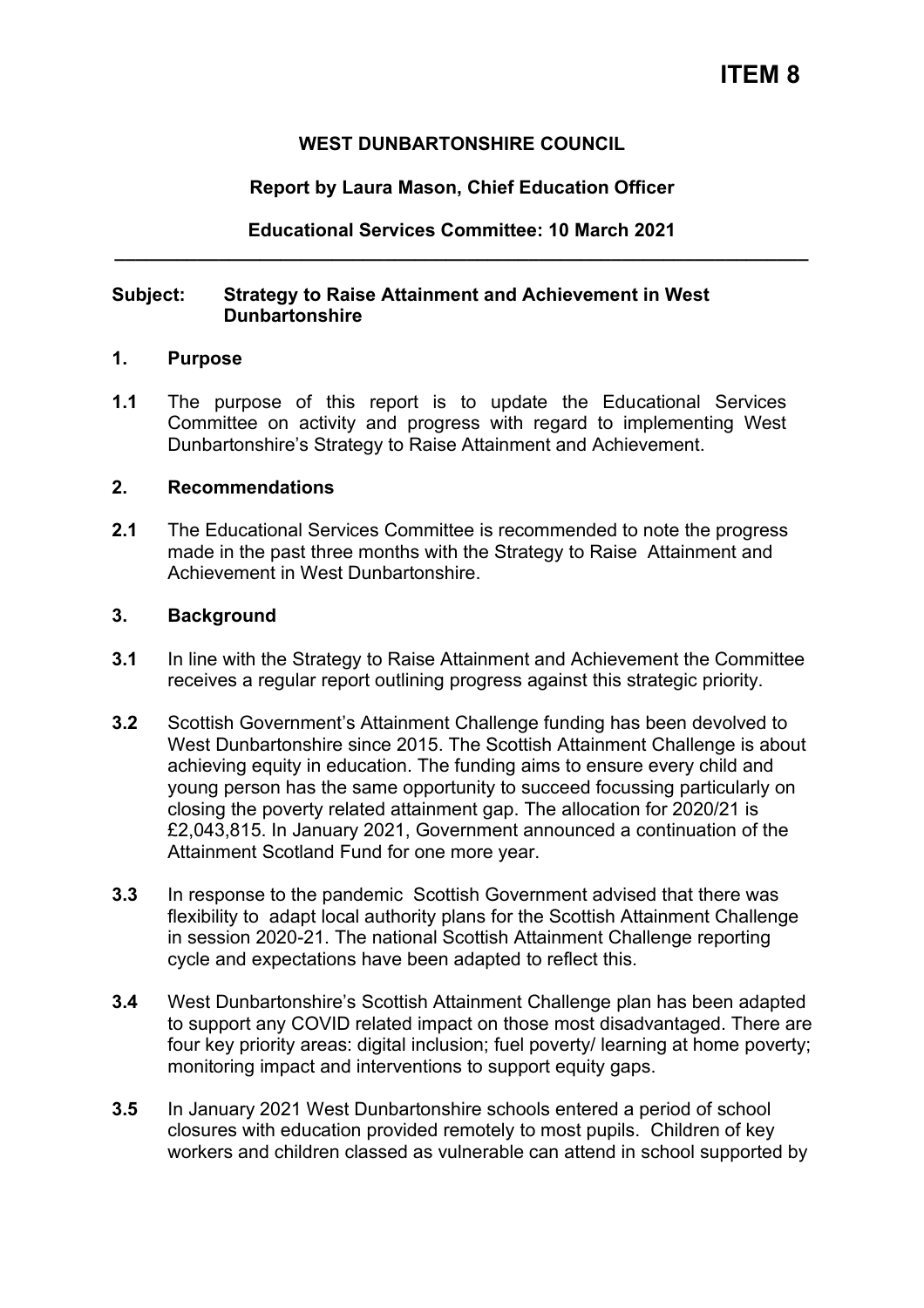teachers and support staff. A policy for remote learning has been produced (**Appendix 1a and 1b**) which brings together key elements of research and information, including online safety to support provision of remote learning in the current context of COVID-19, and provides clear advice and guidance on expectations for remote delivery.

**3.6** On 2nd February 2021 the Scottish Government announced plans for the youngest pupils to return to school along with the reopening of Early Learning and Childcare Centres (ELCCs). The First Minister outlined proposals for pupils in primary 1 to 3 and ELCC to return to classrooms full-time week beginning 22 February. A small number of senior phase pupils in S4, S5 and S6 will also return to school on a limited basis week beginning 22 February to complete work necessary for their national qualification courses. The proposed plans will be confirmed by the Scottish Government on Tuesday, 16 February, and will proceed if Covid-19 infection numbers continue to decline. The Chief Education Officer has led meetings with headteachers to discuss the plans and begin planning for re-openings.

### **4. Main Issues**

### **4.1 Remote Learning**

- **4.1.1** Remote learning is defined as learning that is directed by teachers and undertaken by children and young people who are not physically with the teacher. West Dunbartonshire schools were in a strong position to provide effective remote learning in January 2021. Remote learning can be delivered in a variety of ways. It may include reading, doing, creating and inventing, playing, problem solving, observing and investigating. In the current context, digital and online approaches are commonly used. In West Dunbartonshire the remote online provision is being delivered through West Dunbartonshire's digital learning platforms: [Ourcloud.buzz](https://sites.google.com/ourcloud.buzz/public) and the Virtual School [campus](https://sites.google.com/ourcloud.buzz/wdcvirtualschool/home)  [@wdc.](https://sites.google.com/ourcloud.buzz/wdcvirtualschool/home) Provision of online remote learning includes: live and recorded lessons; learning assignments and projects; resources and feedback
- **4.1.2** The Service is ready to respond to any changes as determined by national directives and timescales for the re–opening of schools. Senior officers meet on a weekly basis with headteachers to support planning for a prompt response to any changes regarding the provision of education either remotely or in school. In December and January this focused on the provision of remote learning. Focus groups of headteachers are working jointly to share ideas, experience and practice in the following areas:
	- managing delivery of learning remotely at home
	- timetabling
	- reporting to parents
	- managing consistency of experience for all children and young people
	- monitoring pupil engagement
	- interventions to support any children and families not engaging in remote learning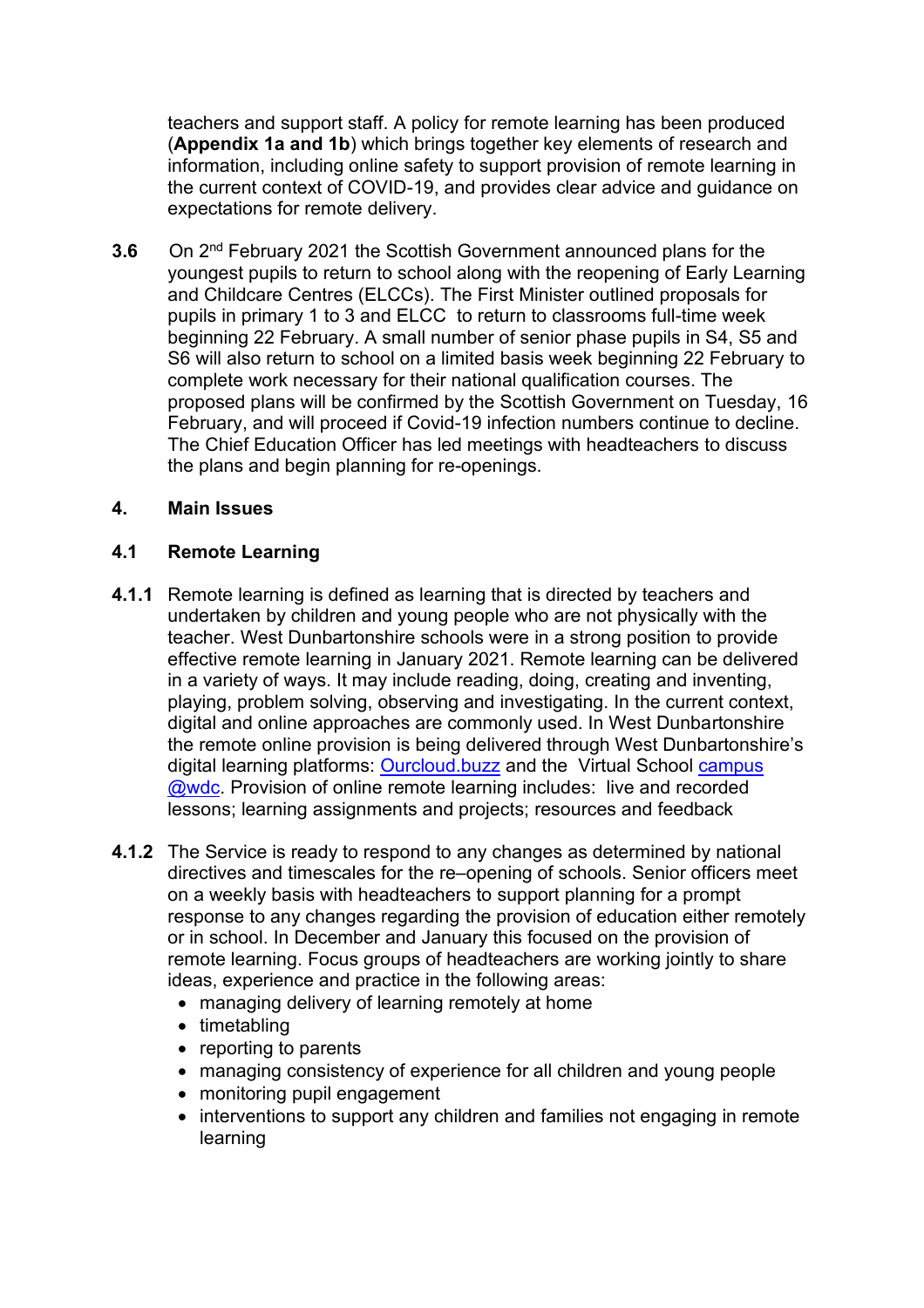• consulting staff, pupils and parents on what's working well and what could be improved

As part of a national review of the quality and effectiveness of remote learning Her Majesty's Inspectorate conducted a review of provision in West Dunbartonshire. They engaged in meetings with Senior Education Officers and headteachers. Following engagement with local authorities a national overview of practice will be published.

- **4.1.3 Remote Learning Grant:** The Service has developed a grant process where parents can apply for funding to support with their energy bills as children are at home all day and to support with providing resources for learning at home; for example, desks for children to have a study space at home. This links to the Council's fuel poverty strategy. The Service is being assisted by the Working 4 U team in the processing of grant applications in accordance with the established policy and process for allocating the Winter Hardship Grant.
- **4.1.4 Digital Inclusion:** Any family with no connectivity at home will be provided with a Mobile WiFi (MIFI) device. The MIFI devices have been delivered to the high schools for distribution within the Local Learning Communities on a needs basis. To date 410 MIFI devices have been delivered. One MIFI device can support multiple Chromebooks within a household. We have over 7000 devices across the learning estate. The increased use of Chromebooks during the remote learning phase requires a device replacement programme for any devices damaged during this period. Provision of funding from Scottish Government is enabling an additional 1700 devices which will supplement the existing stock and assist replacement for any damaged devices.
- **4.1.5 Free School Meals:** Payments were made to all eligible families covering the Christmas holiday period with an extension to cover the period of remote learning from January. For almost all eligible families, payment was made directly into personal bank accounts and for those without a bank account alternative payment means were established. Payments were made to families with children attending our Early Years settings; all children in P1-3 and all eligible families with children in P4-6.

### **4.2 Attainment and Achievement**

- **4.2.1 Monitoring Impact:** The Service has produced a framework to support the evaluation of impact of COVID on attainment, achievement and the poverty related attainment gap in the Broad General Education. Officers are working with headteachers to review areas of improved attainment and areas requiring focussed attention. Schools will use the framework to support the identification of outcomes for their recovery and school improvement planning.
- **4.2.2 Interventions to mitigate impact:** A programme of tuition for individuals and small groups is being provided out of school hours for children in primary and secondary. This is one aspect of the Service recovery strategy to mitigate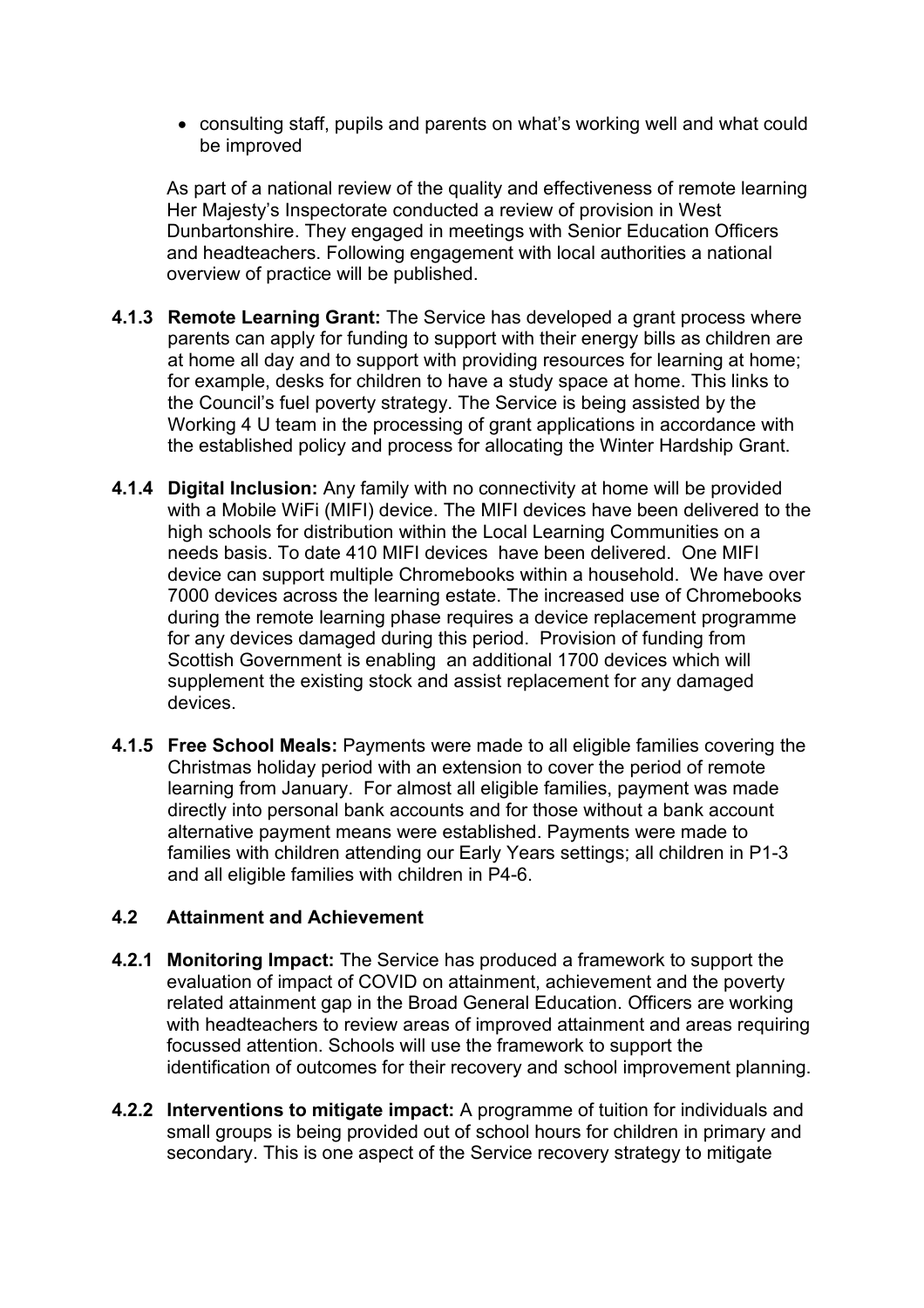impact of the pandemic on learning outcomes**.** The programme provides intensive support for small groups and individuals. The programme is delivered outwith core school hours and there are plans to continue provision during the holidays. The sessions are led by teachers, support staff and the learning team from Working 4U. The tuition is provided to pupils in the Broad General Education and Senior Phase. Schools were asked to apply for an allocation of hours for remote tuition sessions and across the authority 2150 hours of funding is available for primary schools and 2150 available for secondary schools.

- **4.2.3** Children and young people requiring additional support to engage in learning due to individual or family circumstances are provided with enhanced levels of direct contact and support from senior leadership teams, support staff and partner agencies. To support equity of experience in remote learning our schools have deployed a range of approaches including:
	- o Producing learning packs to distribute to families
	- o Delivering packs/resources to family homes
	- o Issuing devices to parents and providing on line tutorials for parents on use of Oucloud and Google platform
	- o Keeping in regular contact with families
	- o Providing remote online well being and nurture group sessions
	- o Counselling sessions for parents and pupils
	- $\circ$  Providing opportunities for children to meet in small groups with their friends and/or learning groups

# **4.3 Monitoring Engagement in Remote Online Learning:**

**4.3.1** In West Dunbartonshire schools levels of engagement in remote online learning are high. In the first week of remote learning in January 2021, 5000 Google Meets took place; this compares to a daily average of 200 Google Meets at the time of lockdown in March. Since January, 99% of Ourcloud pupil accounts have been logged into. Pupil engagement in learning platforms used by teachers to provide 'live' face to face learning on Google Meet and post learning materials on Google Classroom during the month of January are high:

# **Daily Google Meet Users:**

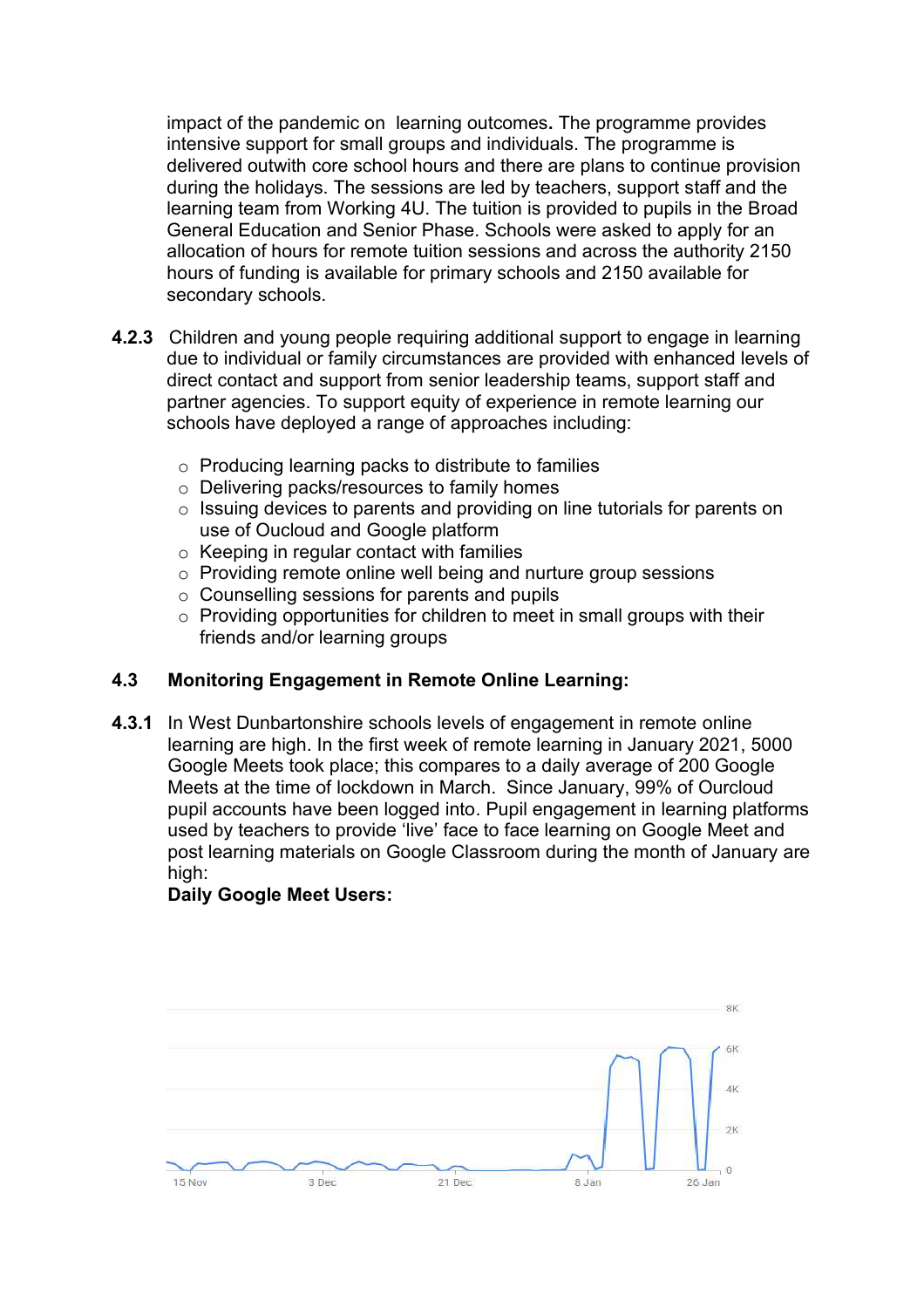# **Posts/Assignments on Google Classroom:**



**4.3.2** The use of the Ourcloud home page accessible by pupils, parents and staff show a large increase in use in the period of January in comparison to December with 25,000 hits on the home page in January :



#### **25,000 Public Ourcloud Hits Since schools returned:**

**4.3.3 Wellbeing and Safety:** Supporting welfare and wellbeing during the period of remote learning remains a key priority for our schools. As with any normal school day, staff are alert to highlighting any safeguarding concerns. Any such concerns are immediately passed to Senior Leadership Teams. It is expected that all children and young people in West Dunbartonshire will be supported through direct contact with teaching and support staff at home and support is also available through the educational psychologist team.

# **4.4 Sharing the Learning**

**4.4.1** West Dunbartonshire schools set high expectations for engagement in remote learning by our children and young people encouraging them to engage in the timetabled programme of learning being delivered by every school. Our teachers have been successful in adapting to the change of remote learning incorporating live lessons and recorded lessons to provide the entitlement to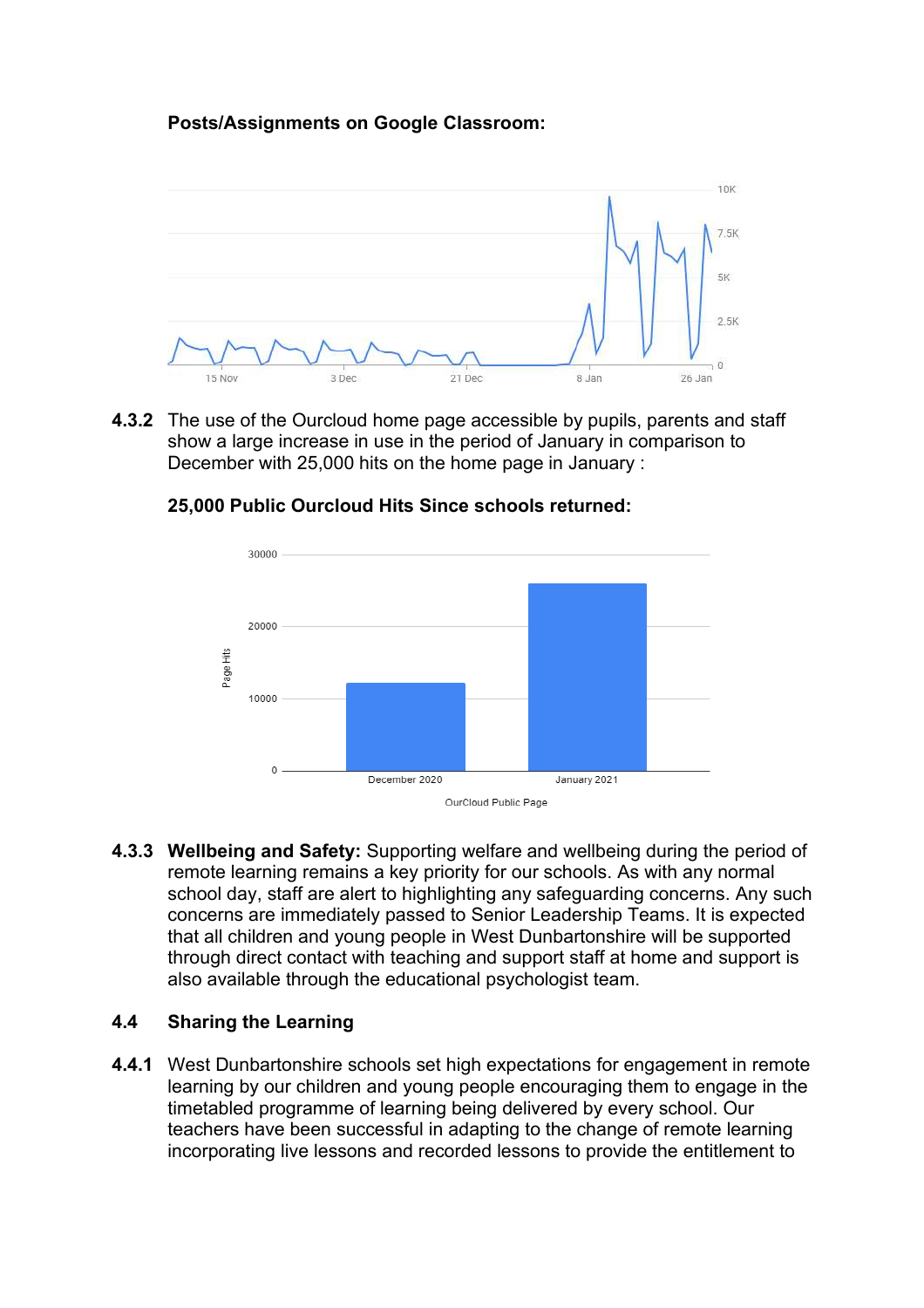direct learning**.** Teachers can record their live lessons to allow children who perhaps miss a lesson to access it at a different time. An [example from a](https://drive.google.com/file/d/1uHGE7HzrxFgvfFsukB7BlfecjfYzOQnn/view?usp=drive_web)  [primary school](https://drive.google.com/file/d/1uHGE7HzrxFgvfFsukB7BlfecjfYzOQnn/view?usp=drive_web) is included showing a teacher engage her children in a 'live' face to face literacy lesson. Early years staff have encouraged sharing learning between home/centre using videos and photographs. An [example of](https://drive.google.com/file/d/1VqT93lxe0Y9Y32AI1CDH38CL6IbxI3h0/view?usp=sharing)  [home/centre](https://drive.google.com/file/d/1VqT93lxe0Y9Y32AI1CDH38CL6IbxI3h0/view?usp=sharing) sharing the [learning](https://docs.google.com/document/d/1790Anr8UAQByrPsqbyV801v74P65Qz-O/edit) is included.

- **4.4.2** The closure of schools to the majority of children and young people has generated innovative approaches to communication between staff, young people and families using digital media:
	- Clydebank High School produced a [video](https://youtu.be/zcFFPp4fUYg) promoting advice and guidance on key issues for pupils: senior phase qualifications; good study habits and routines; maintaining good mental and physical health. The video features senior pupil leaders conveying and demonstrating their own approach and practice setting a positive example to their peers.
	- Vale of Leven Academy used the school's communication channel [VOLATV](https://www.youtube.com/channel/UCiLakLogTrgqH-9I1fBG-Bg) to share key information on expectations, available supports and ways to access them. Staff from the senior leadership team regularly feature on VOLATV sharing information and expectations in a fast paced, conversational style. In the first week of term BBC Scotland interviewed one of the depute heads as part of a feature about school closures and the provision of remote learning.
	- Kilpatrick School has an established radio channel called [Kilpatrick Radio](https://soundcloud.com/kilpatrickradio/monday-news-18-january-2021) which features topical news and events produced and featuring the pupils. During the period of remote learning Kilpatrick Radio has been keeping the school community updated with the latest local and national events and information
- **4.4.3 Senior Phase Options:** Normally, at the beginning of February, a Senior Phase Options Evening takes place hosted at West College Scotland. In trying to adhere closely to our usual timetable online versions of the options evenings were delivered in February. A Pupil & Parent event on Google Meet took place on Thursday 4 February with two sessions taking place. This event was supported by our Senior Phase Team, Working4U, and West College Scotland. Invitations were sent out to parents and within three days all 100 places were filled; because of the high demand for places an additional session was arranged. In addition, lunchtime workshops entitled "#WDinspire" were set up using Google Classroom and Google Meet to allow young people to hear from and talk with people who can advise on their future career options and help develop their employability skills. The workshops included a mixture of face-to-face discussions and inspiring video clips. At the end of each workshop, pupils were given the opportunity to request input on anything they wished to find out more about.
- **4.4.4 Primary Schools Writing Competition:** A winter writing competition took place in primary schools between February and March with the winning entry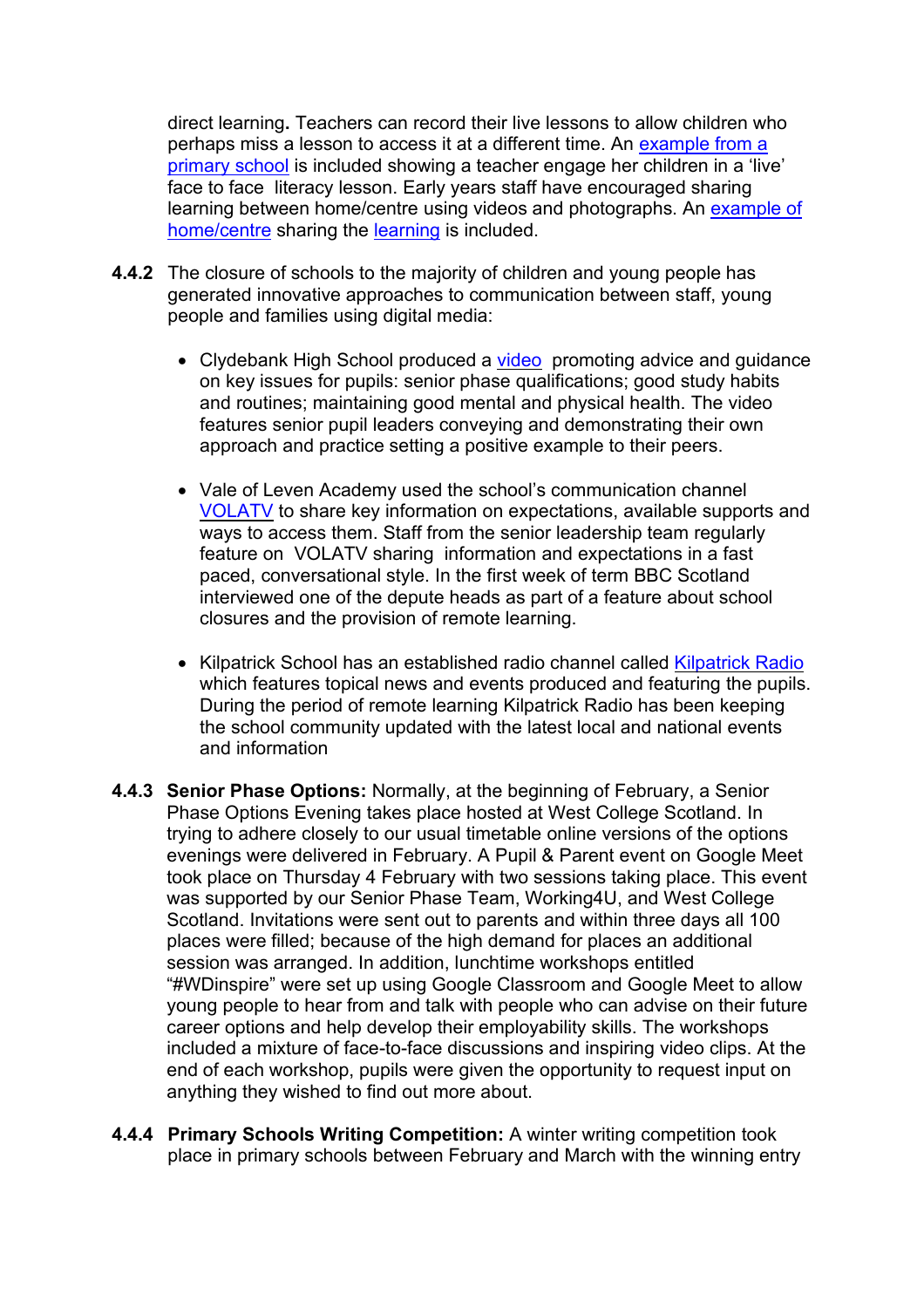being selected in April. The competition ran across all schools with children asked to submit a poem, story, letter or diary entry of up to 250 words based on the theme of a winter scene called 'Step into the Painting'. Three winners will be selected to win a prize of a £30 voucher.

### 4.5 **1+2 Languages**

National funding for the 1+2 Languages Programme due to end in 2021 has been extended for one more year. This funding launched in 2013 aims to provide learning in languages from the early stages at primary one through the Broad General Education. In West Dunbartonshire the Languages Policy continues to progress. 2021 will see full implementation of the policy. A selfevaluation tool has been produced for schools to review current provision and support the final phase of implementation. To further support family learning, a series of interactive e-books has been developed in [French](https://emea01.safelinks.protection.outlook.com/?url=https%3A%2F%2Fsites.google.com%2Fd%2F1CXhx-ys9IK-NacoNg_DTkyEMK-ZXgsas%2Fp%2F1iGVkQ1UGXCFmWCZDCftpJXqGrxuSFSBo%2Fedit&data=04%7C01%7C%7Cbee508f6a8dd40431fd008d8c7a738df%7C84df9e7fe9f640afb435aaaaaaaaaaaa%7C1%7C0%7C637478868330470147%7CUnknown%7CTWFpbGZsb3d8eyJWIjoiMC4wLjAwMDAiLCJQIjoiV2luMzIiLCJBTiI6Ik1haWwiLCJXVCI6Mn0%3D%7C1000&sdata=JHTWqLz2BH0jNfuODf3mzpH4b0HxFOVr10iyhSj4gFo%3D&reserved=0) and [Spanish.](https://emea01.safelinks.protection.outlook.com/?url=https%3A%2F%2Fsites.google.com%2Fourcloud.buzz%2Fwdcvirtualschool%2F1-2-languages%2Fspanish%3Fauthuser%3D0&data=04%7C01%7C%7Cbee508f6a8dd40431fd008d8c7a738df%7C84df9e7fe9f640afb435aaaaaaaaaaaa%7C1%7C0%7C637478868330480140%7CUnknown%7CTWFpbGZsb3d8eyJWIjoiMC4wLjAwMDAiLCJQIjoiV2luMzIiLCJBTiI6Ik1haWwiLCJXVCI6Mn0%3D%7C1000&sdata=1IaThWdUhpr8QRpLgI5QfEMGDJI1SqxUSTLBuqR9zI8%3D&reserved=0). The first book has been launched and focuses on family mental and physical wellbeing. This book offers a variety of fun and exciting activities designed to develop learner interest in language learning whilst supporting health and wellbeing.

# **5. People Implications**

- **5.1** COVID-19 has impacted on all employees and advice from the Scottish Government is followed. It is recognised that whilst continuing to deliver learning within West Dunbartonshire changes to how education is delivered in response to COVID may impact on teaching and support staff who have caring responsibilities, those who have received shielding letters, those isolating, and pregnant employees. Regular advice and guidance is provided to all staff including guidance on safe system of work and risk assessments for individuals. Senior Leaders will adopt a personalised approach taking into consideration the needs of their staff. A solution focused approach will be applied to support staff expressing concern about the provision of remote learning.
- **5.2** Additional funding from Scottish Government enabled recruitment of additional teaching and support staff to aid education recovery as a result of COVID-19. It was agreed through local negotiations to open the recruitment to newly qualified teachers and teachers registered for supply teaching in the authority. This ensured a fair recruitment process with opportunities available to all qualified teachers.

#### **6. Financial Implication and Procurement Implications**

- **6.1** Claims for 2020/21 have been submitted up to December 2020. For Primary Scottish Attainment Challenge workstreams we have claimed part year costs of £0.658m. For Secondary Scottish Attainment Challenge workstreams we have claimed part year costs of £0.882m.
- **6.2** To support national recovery planning Scottish Government advised local authorities in April 2020 of flexibility to adjust Scottish Attainment Challenge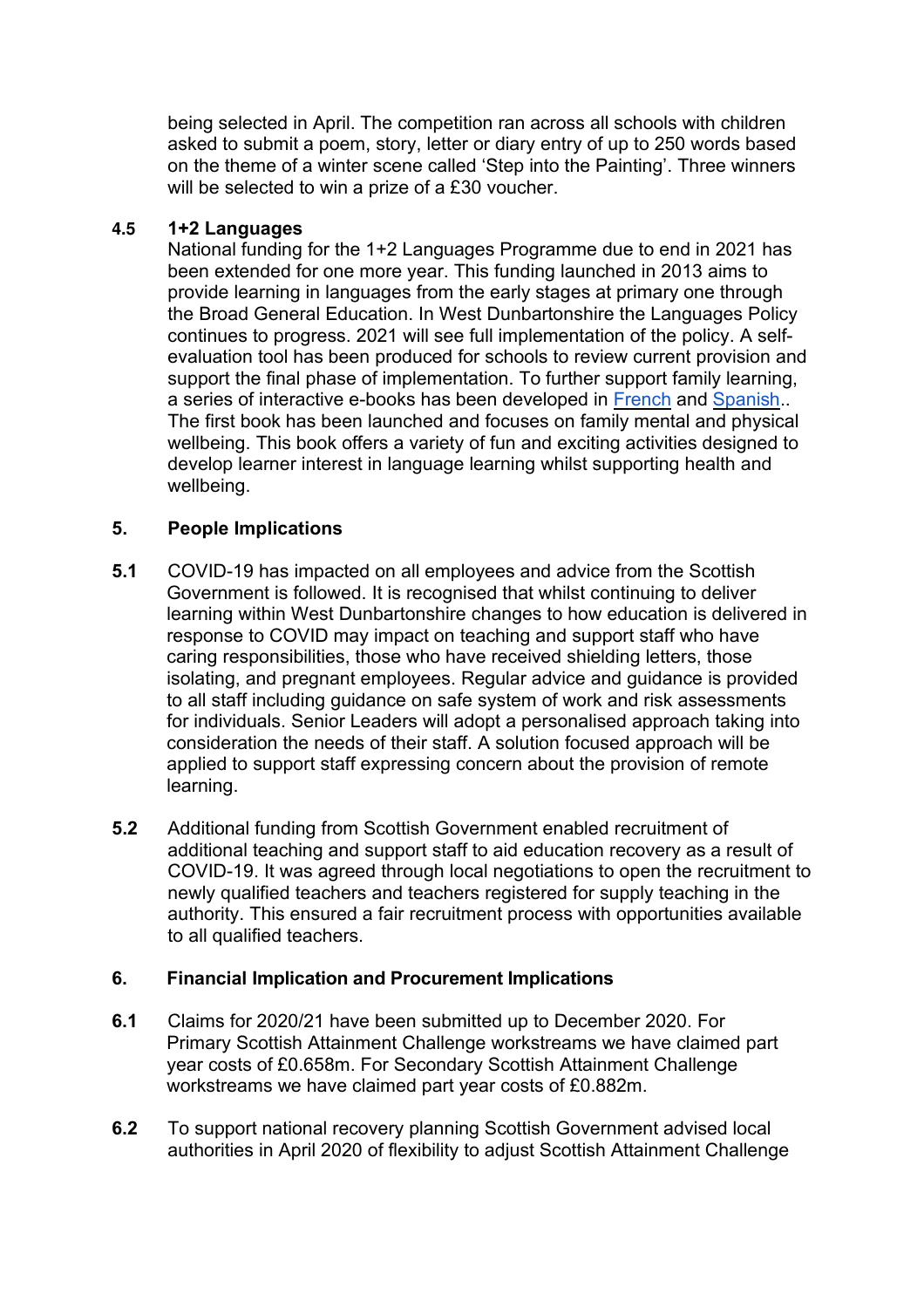funded plans. This is recorded in the Service Recovery Plan and reported to committee in September 2020. As a consequence, the Scottish Government has included the Scottish Attainment Challenge grant within its framework for financial flexibilities. Funding has been allocated towards continuing to tackle the attainment gap including resourcing supported study, targeted support and interventions, providing remote learning materials and the development of a virtual hub.

- **6.3** It is anticipated that the full award of £2.043m for 2020/21 will be spent.
- **6.4** There are no procurement implications arising from this report.

### **7. Risk Analysis**

- **7.1** Impact of the ongoing uncertainty and possible service disruption during the pandemic could impact on delivery of strategic outcomes.
- **7.2** Failure to implement an authority-wide strategy to raise attainment and secure improvement will disadvantage our young people and may become a reputational risk to the Council.
- **7.3** The implementation of a policy for remote learning provides clear guidance to support effective delivery of remote learning. Whilst remote learning is not a substitute for full time classroom based learning and teaching, effective remote learning can mitigate some of the adverse impacts of a reduction in face-to-face learning. An adaptive approach is required to ensure the entitlement to direct teaching and learning is achieved whilst supportive of the need to adjust to individual and local circumstances.
- **7.4** The Committee will be provided with regular update reports advising of progress

# **8. Equalities Impact Assessment (EIA)**

- **8.1** The equalities impact assessment identified that remote learning may have an impact on some protected groups. By ensuring that the policy on remote learning explicitly recognises challenges and opportunities and support available there is potential to improve accessibility and provision of enhanced support to children classed as vulnerable.
- **8.2** The Council recognises the diverse needs of learners, parents, guardians and carers and will ensure language and communication needs are carefully considered and met, and that suitable material and resources are available to deliver remote learning to all.
- **8.3** Building on the established provision of professional learning for staff we will ensure all staff are aware of and able to access appropriate training.